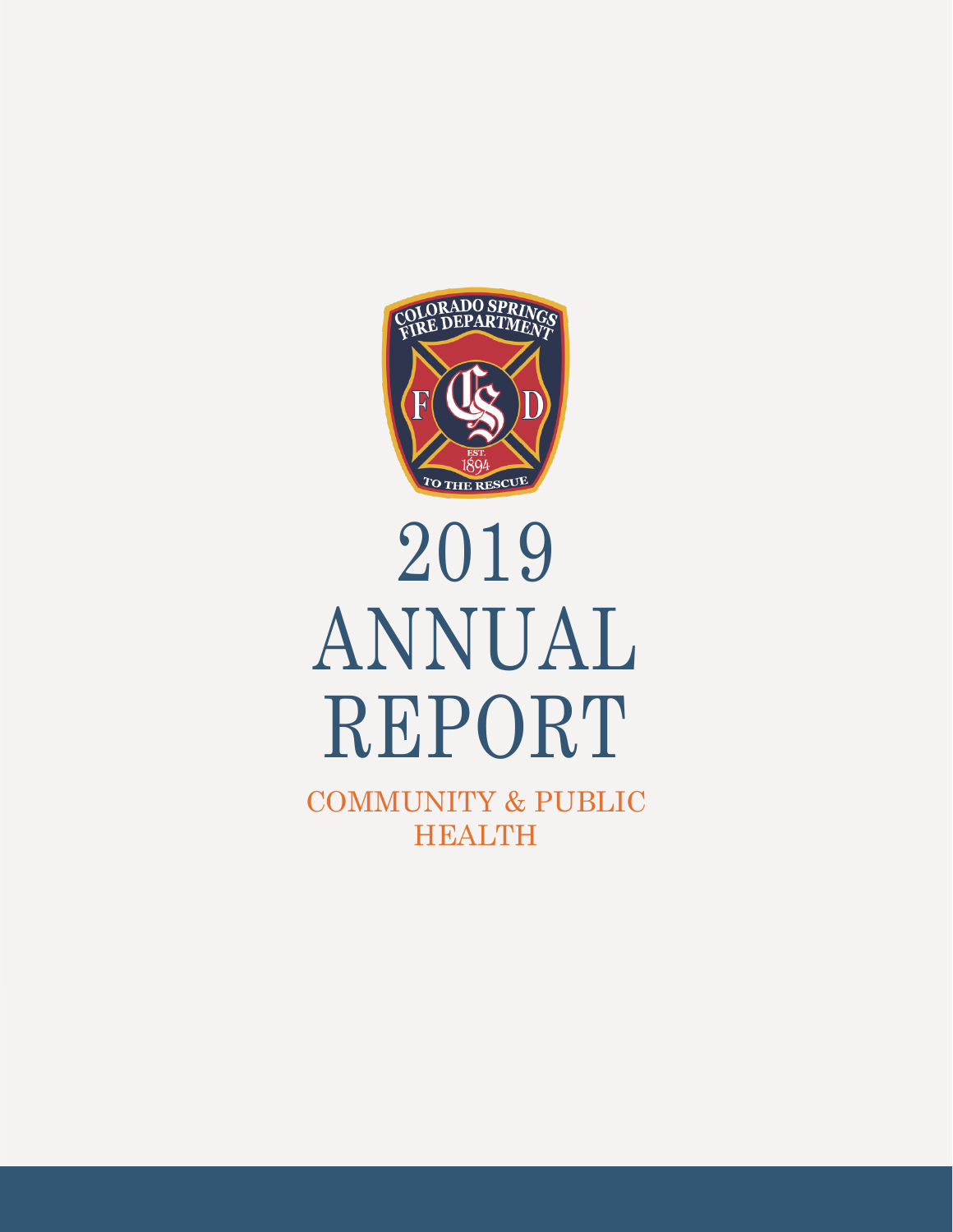## LETTER FROM OUR ADMINISTATOR

#### What an amazing year 2019 has been!

After experiencing a vast amount of change and challenge during 2018, we had the opportunity this year to re-evaluate our role and our mission. During this process, we began building broader relationships across the community to construct a support base and a network that will launch us headlong into this new decade.

 To take a step forward, sometimes we need to look back, and as we evaluated the future of our organization in light of our rich history, we recognized that our division came into being with the birth of the Community Assistance, Referral & Education Services (CARES) program in 2012. In the years following, our identity as an organization became synonymous with CARES, and although our division has grown and changed since then, we are still often referred to (and refer to ourselves) as "CARES". However, in the years since the launch of CARES, the intensive navigation skills we've developed and the lessons we've learned have been adapted to fit other programs, allowing us to serve the needs of our community in new ways. As a result, we now view "CARES" as an intensive navigation umbrella that covers our various navigation programs serving super utilizers, older adults, and those experiencing homelessness—with more innovative programs to come! Today, the Community and Public Health Division encompasses mobile response teams such as CRT and multiple navigational programs that operate under the CARES umbrella.

In January 2019, we began a small pilot to provide support to elders struggling to age in place in their homes. In July, the Next50 Initiative partnered with us through a grant to support and expand this program by providing salary and benefit funding for navigation staff. The genius of the Aging in Place Program is that it maximizes the first responder's role, as they are often first to recognize when a senior citizen is struggling to age in place. For instance, CSFD often receives 9-1-1 calls for "lift assist," indicating that someone has fallen in their home and cannot get up. While in the home assisting the elder, first responders may observe home and living conditions that indicate the elder is in need of home care, nursing care, or other community-based support and services. The Aging in Place Program (APP) offers a way for CSFD to immediately begin to connect elders and their families with resources and support. Through CSFD referrals to APP, CPH plays an important role in leveraging first responder and co-responder roles to quickly identify elders in need, assist them in connecting to resources, teach them the necessary skills to continue appropriate self-care, and observe their success. Elders are then graduated back into independence to age gracefully and successfully or assisted in finding proper placement if they are unable to age safely in their home.

In August 2019, CPH launched a limited pilot of the Homeless Outreach Program (HOP), which provides targeted, intensive outreach to high needs utilizers in downtown Colorado Springs. HOP operates in collaboration with CARES, the Colorado Springs Police Department's (CSPD) Homeless Outreach Team (HOT) and Downtown Area Response Team (DART), the City of Colorado Springs Homelessness Prevention & Response Coordinator, Homeward Pikes Peak, The Place, and Coordinated Entry through Pikes Peak Community Health Partnership.

This pilot has allowed the Community and Public Health Division to conduct intensive outreach work with individuals identified by the CSPD as high needs utilizers, while seeking to address the growing concerns regarding high-acuity behaviors from those experiencing homelessness in the downtown area. Through rapport building, needs identification, medical and behavioral health navigation, housing assessment solicitation/completion, and behavior modification, HOP's interventions are designed to address healthcare access issues and improve quality of life, while also addressing community concerns for these individuals. I'm pleased to announce that, due to the success of this initial pilot, we will be standing up a formal Homeless Outreach Program in 2020.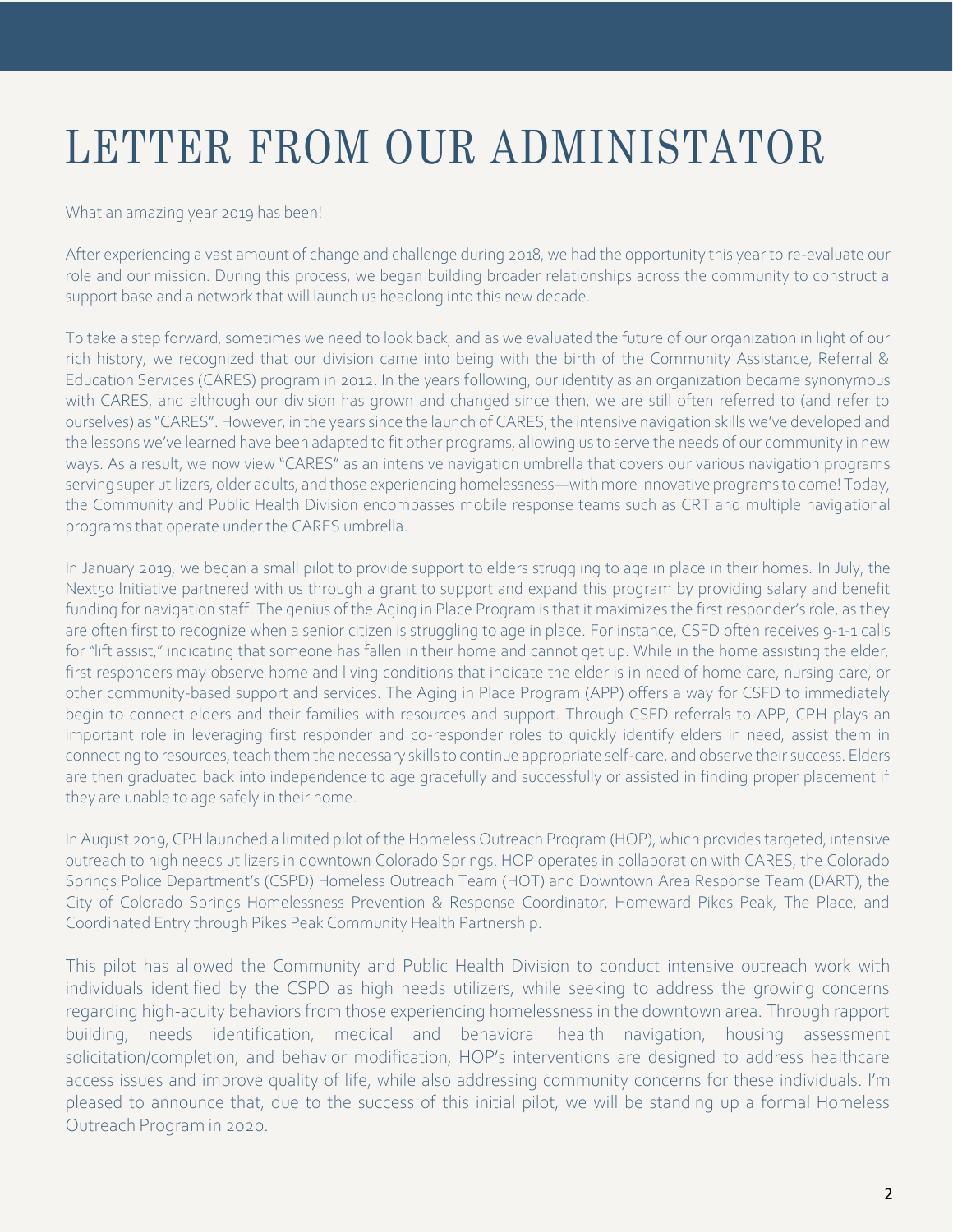As last year drew to a close, we began to hear from many in our community that there is an unmet need for intensive navigation and case management for those with acute mental health needs and substance abuse disorders. The community is looking to us to lead the way in meeting this need, and over the course of the coming year we will look for opportunities to step into this role and began supporting this population through navigation, support, and connections to care.

Over the past two years, the Community and Public Health Division has experienced a rollercoaster of a ride. Our funding challenges have given us the opportunity to become more efficient, to re-structure our programs, and to create valuable new relationships. We have learned how to do more with less, look for efficiencies, partner strategically, and robustly advocate for our members. As a result, we find ourselves well poised to meet the growing and changing needs of our community as we step into this new decade together.

Steve Johnson Community & Public Health Administrator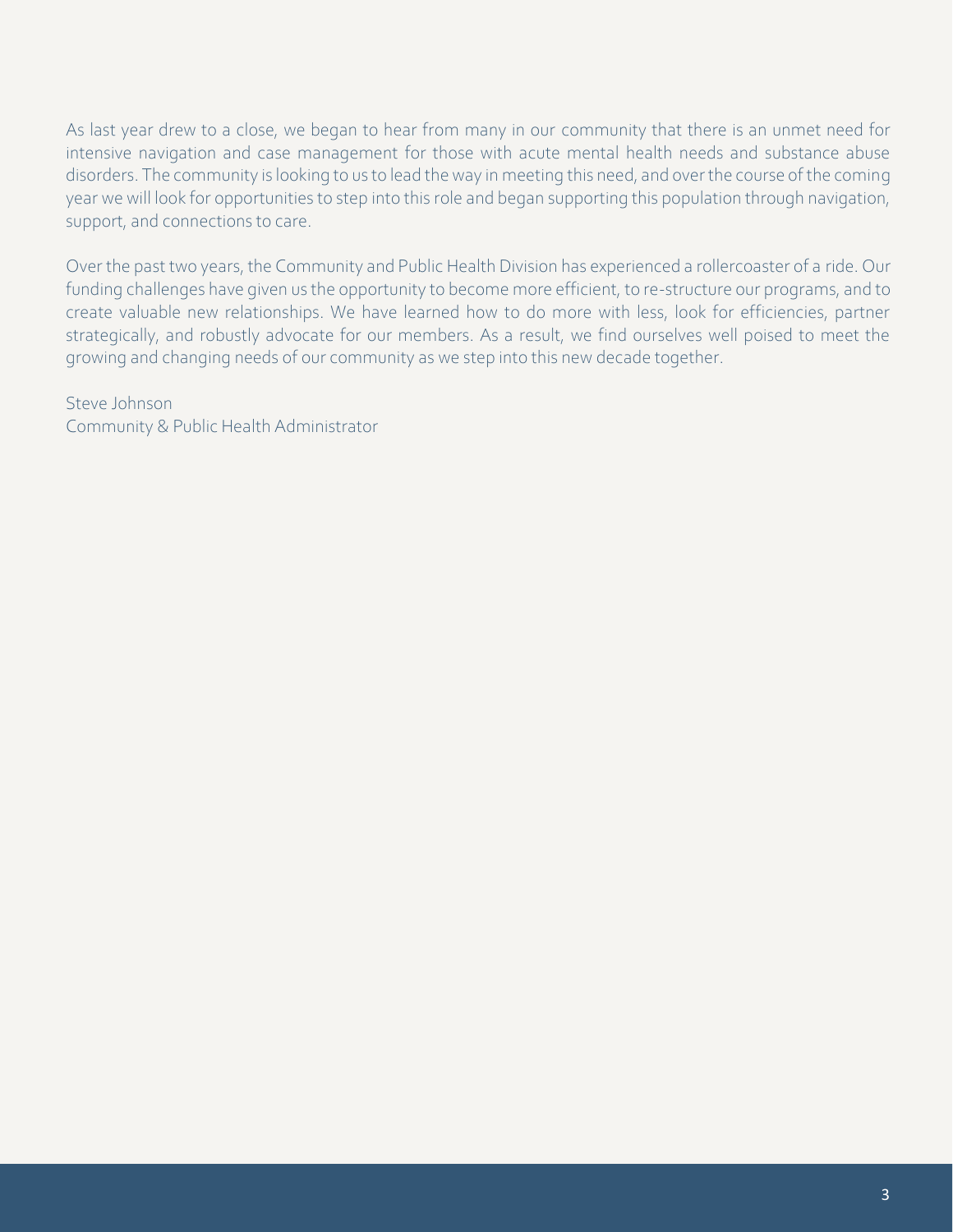### COMMUNITY & PUBLIC HEALTH PROGRAMS

#### COMMUNITY ASSISTANCE REFERRAL & EDUCATION SERVICES (CARES)

CARES is a program which endeavors to assists frequent users of the 9-1-1 and emergency departments (6 visits to the ED or 6 9-1-1 calls within a 6-month period) in Colorado Springs with their physical, medical and behavioral health needs through outreach, assessment, connection to community resources and care navigation. This allows community resource providers to keep vulnerable populations healthy rather than only providing reactive emergency services.

#### COMMUNITY RESPONSE TEAM (CRT)

The CRT program was developed to assist patients suffering from acute behavioral health crisis by employing cross-agency collaboration to integrate behavioral health services into the broader healthcare spectrum. Designed to respond to behavioral health crises calls from 9-1-1 and the state crisis line, the CRT team decreases the time between a patient's call for help and their receipt of definitive services. This eliminates prolonged and often detrimental emergency room stays where little to no behavioral health intervention or treatment is performed.

#### AGING IN PLACE PROGRAM (APP)

Our newest initiative, the Aging in Place Program, aims to improve the quality of life and the safety for the APP population through a 1-year intensive navigation program modeled after CARES program. CPH assists individuals in accessing appropriate healthcare through outreach, assessment, connection to community resources, and care navigation. Our program helps this vulnerable population receive the resources they need to be healthy and the skills necessary to stay independent.

#### HOMELESS OUTREACH PILOT (HOP)

The Homeless Outreach Pilot (HOP) conducts intensive outreach work with individuals experiencing homelessness who exhibit high-acuity behaviors in the downtown Colorado Springs area. Through rapport building, needs identification, and medical and behavioral health navigation, (with the addition of housing assessment solicitation/completion and behavior modification) HOP is designed to increase access to healthcare and improve quality of life for targeted individuals.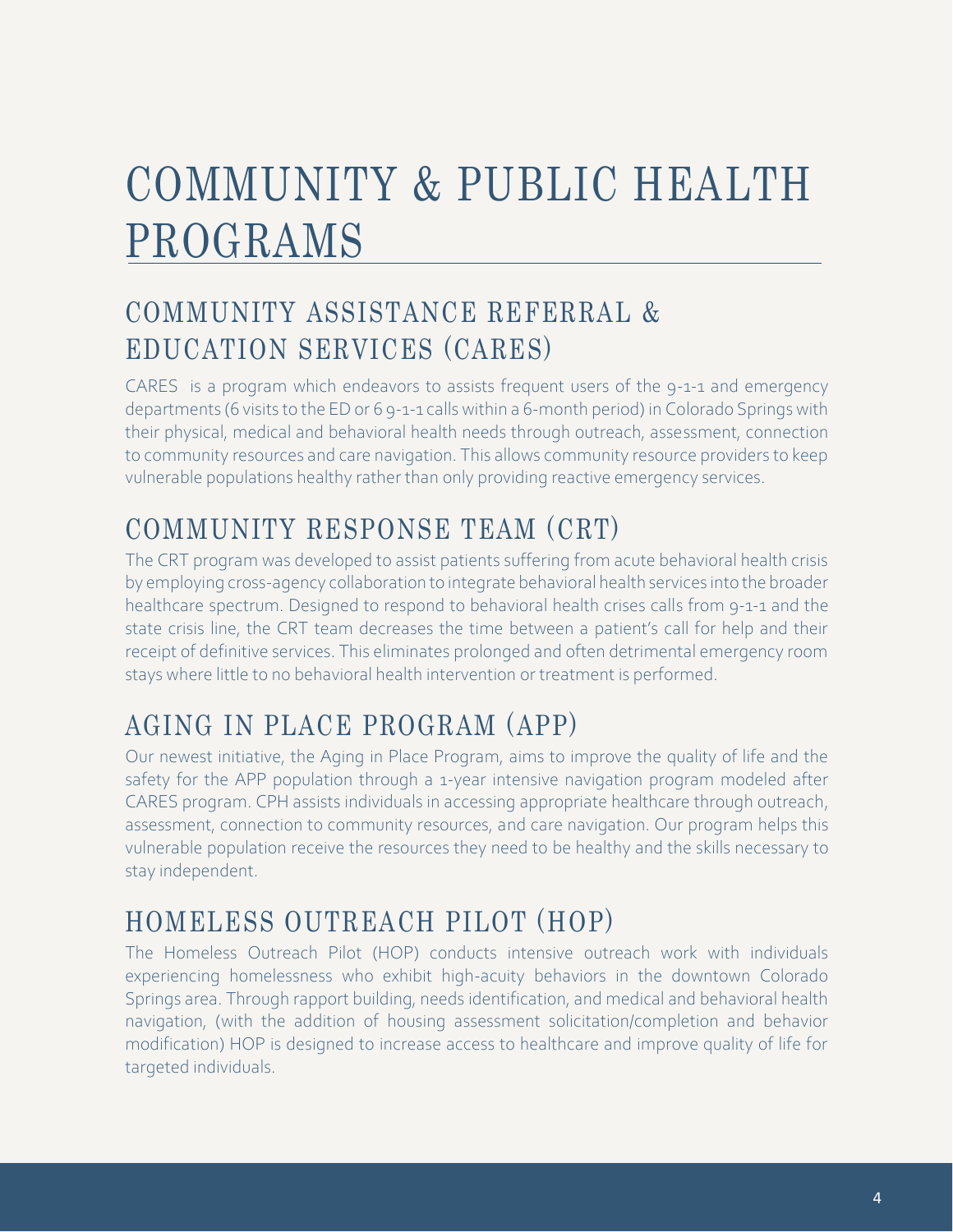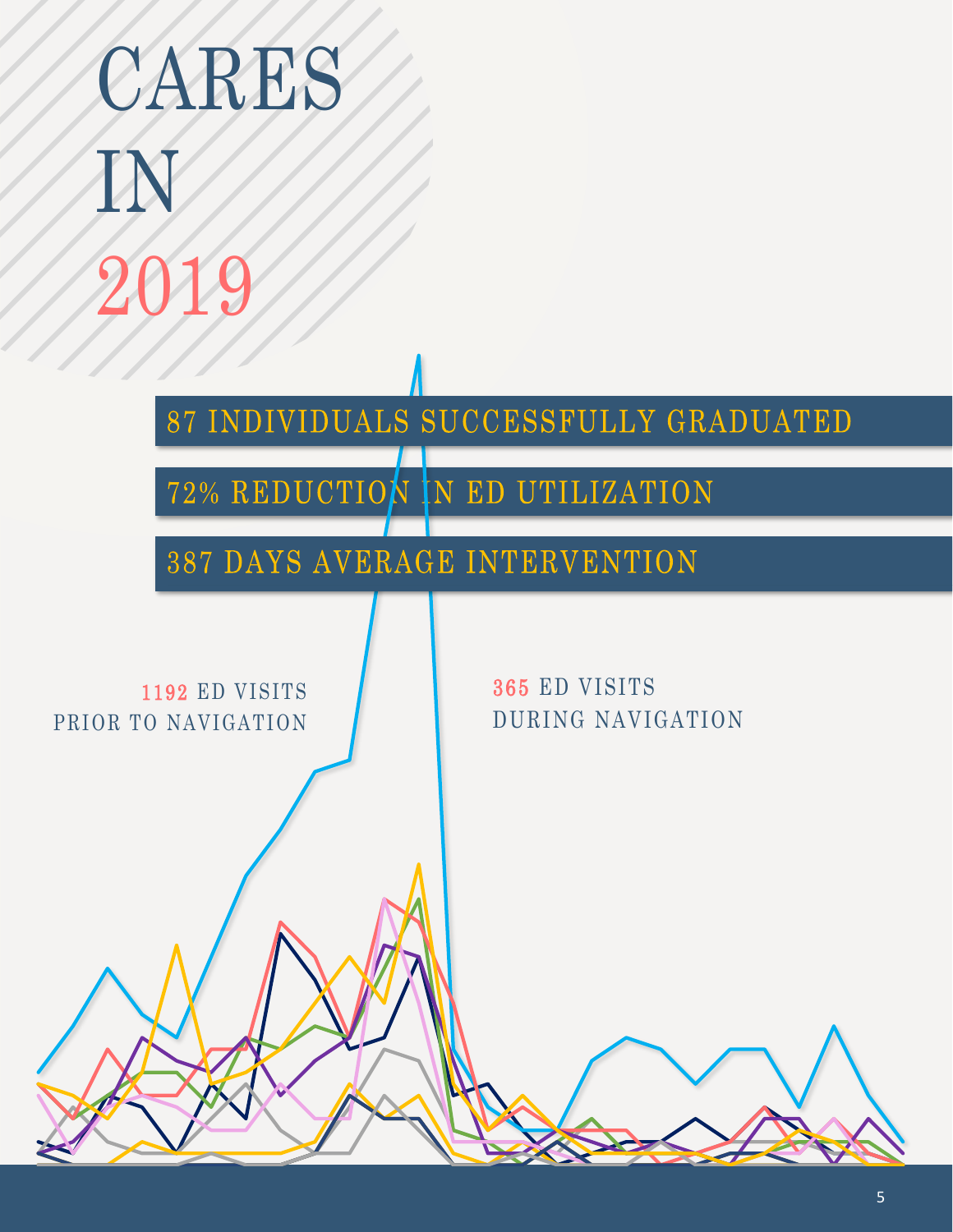CARES STATISTICS

# 327 REFERRALS

185 VERIFIED

# 140 **CONSENTED**

# 131 ACTIVELY ENGAGED



\*Closures include both consented and non-consented closures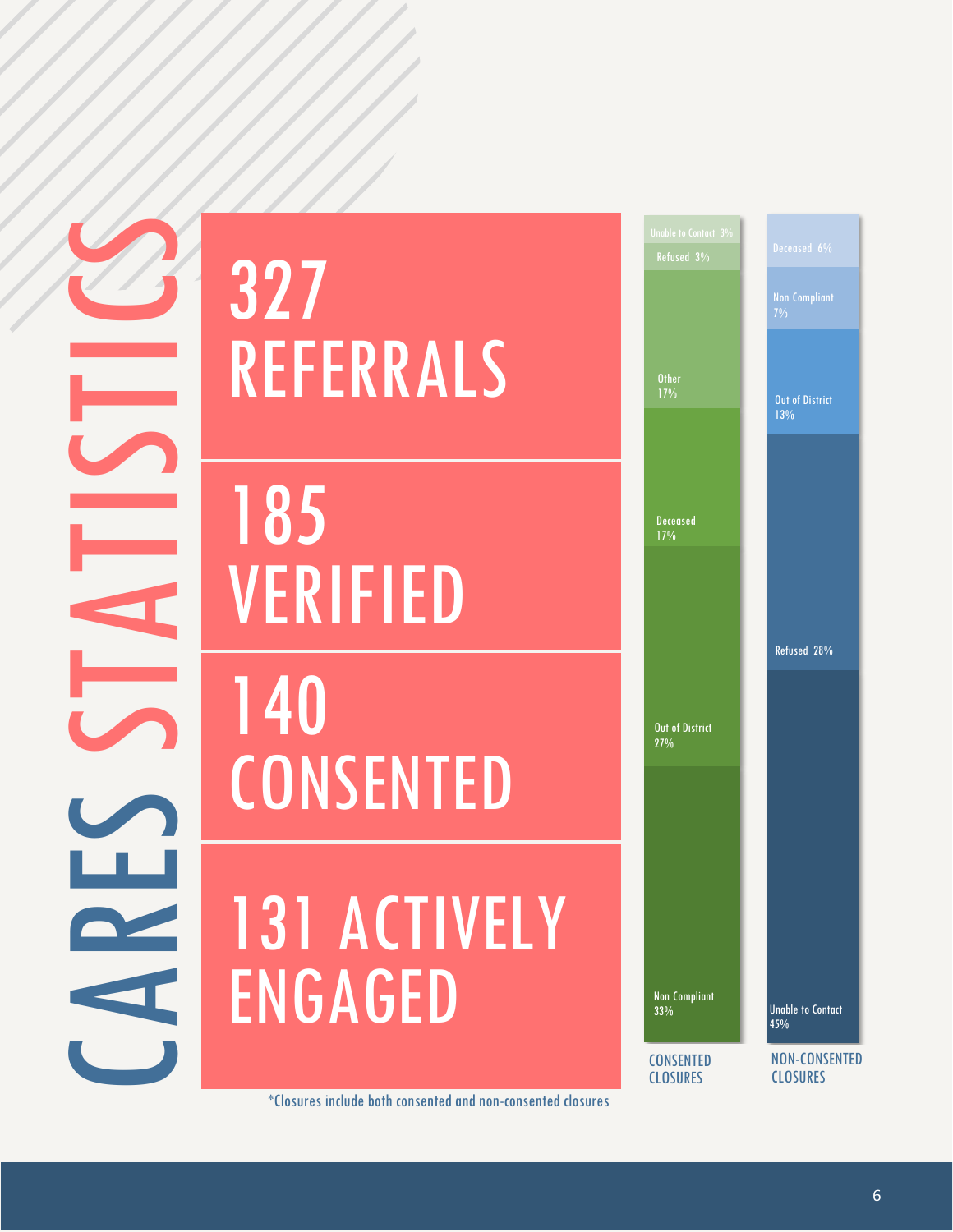### CARES DEMOGRAPHICS FOR CONSENTED MEMBERS

#### $59\%$  | 41% **FEMALE MALE**

#### 56% SINGLE 13% DIVORCED 1% SEPARATED

23% MARRIED 5% WIDOWED 5% WIDUWED<br>1% DOMESTIC PARTNER

71% WHITE 11% HISPANIC 1% ASIAN

## 15% BLACK OR AFRICAN AMERICAN 2% AMERICAN INDIAN

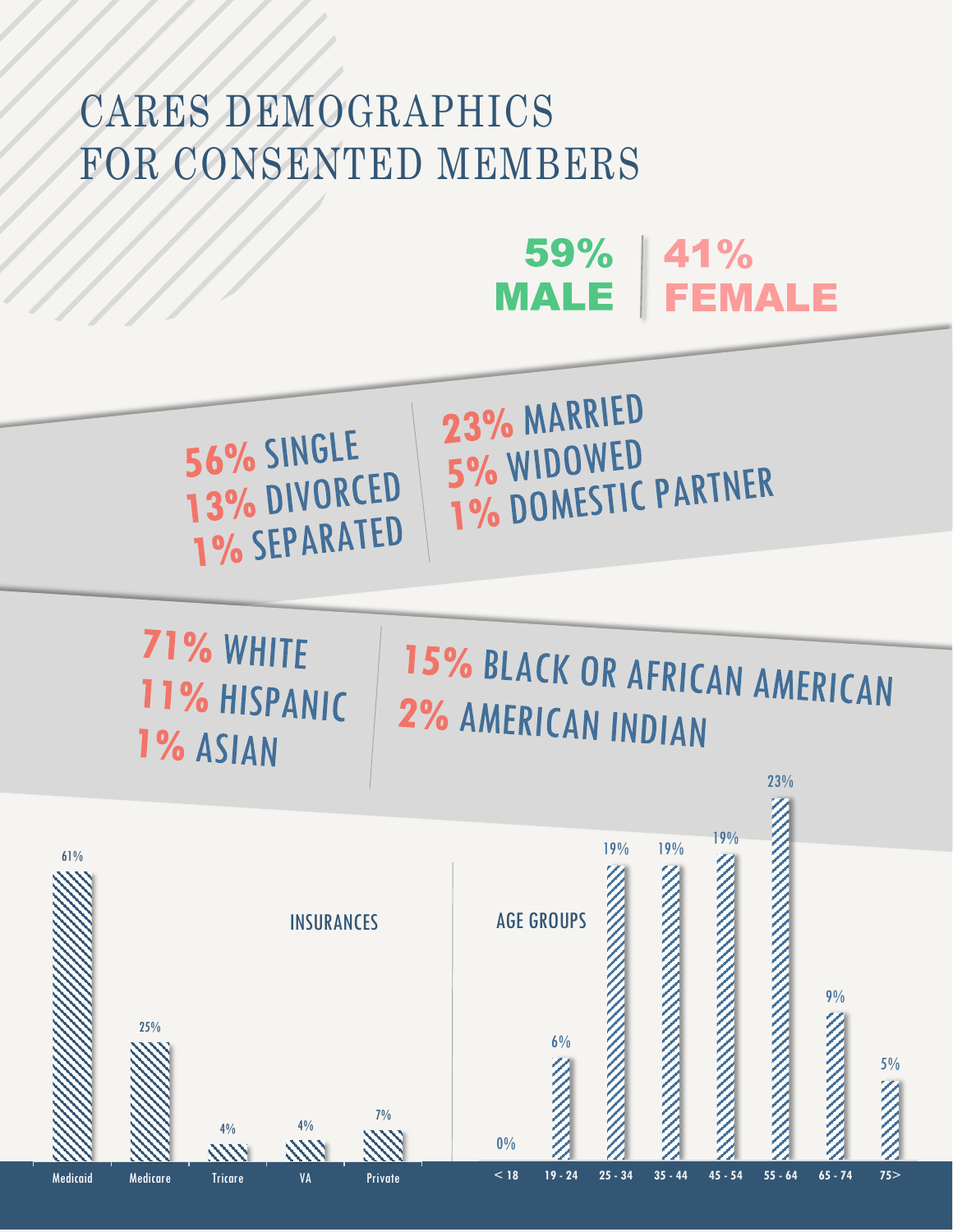## CRT IN 2019 TOTAL INCIDENTS TOTAL PATIENTS TREATED FD UNITS RELEASED 3534 1747 674 2906 PD UNITS RELEASED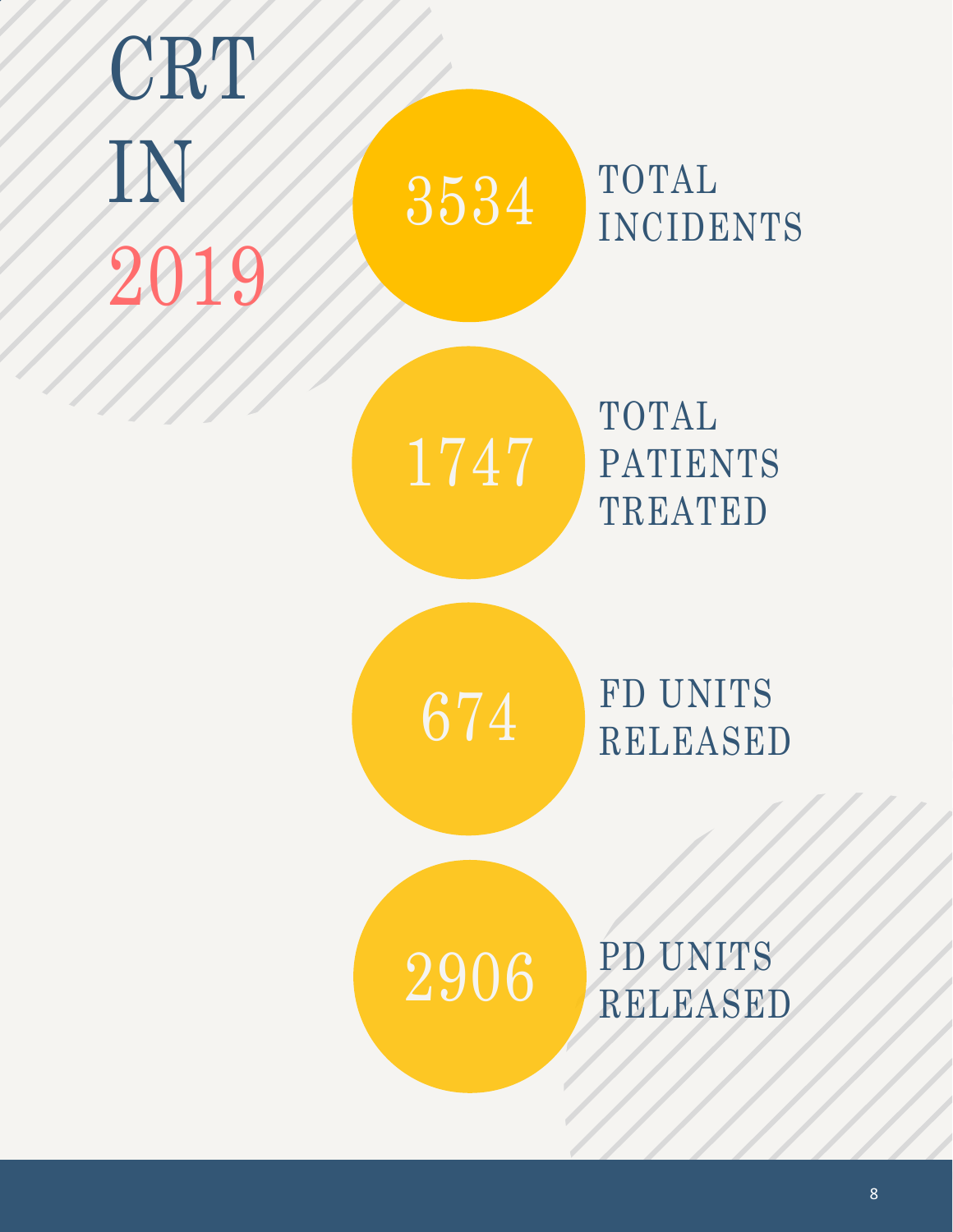## CRT PERFORMANCE BY UNIT



1194 TOTAL INCIDENTS 591 PATIENTS TREATED 292 MALES 299 FEMALES 59 M1 HOLDS 2 EC HOLDS



1220 TOTAL INCIDENTS 551 PATIENTS TREATED **252 MALES** 299 FEMALES 69 M1 HOLDS 1 EC HOLDS



1120 TOTAL INCIDENTS **605 PATIENTS TREATED** 319 MALES 286 FEMALES 109 M1 HOLDS 4 EC HOLDS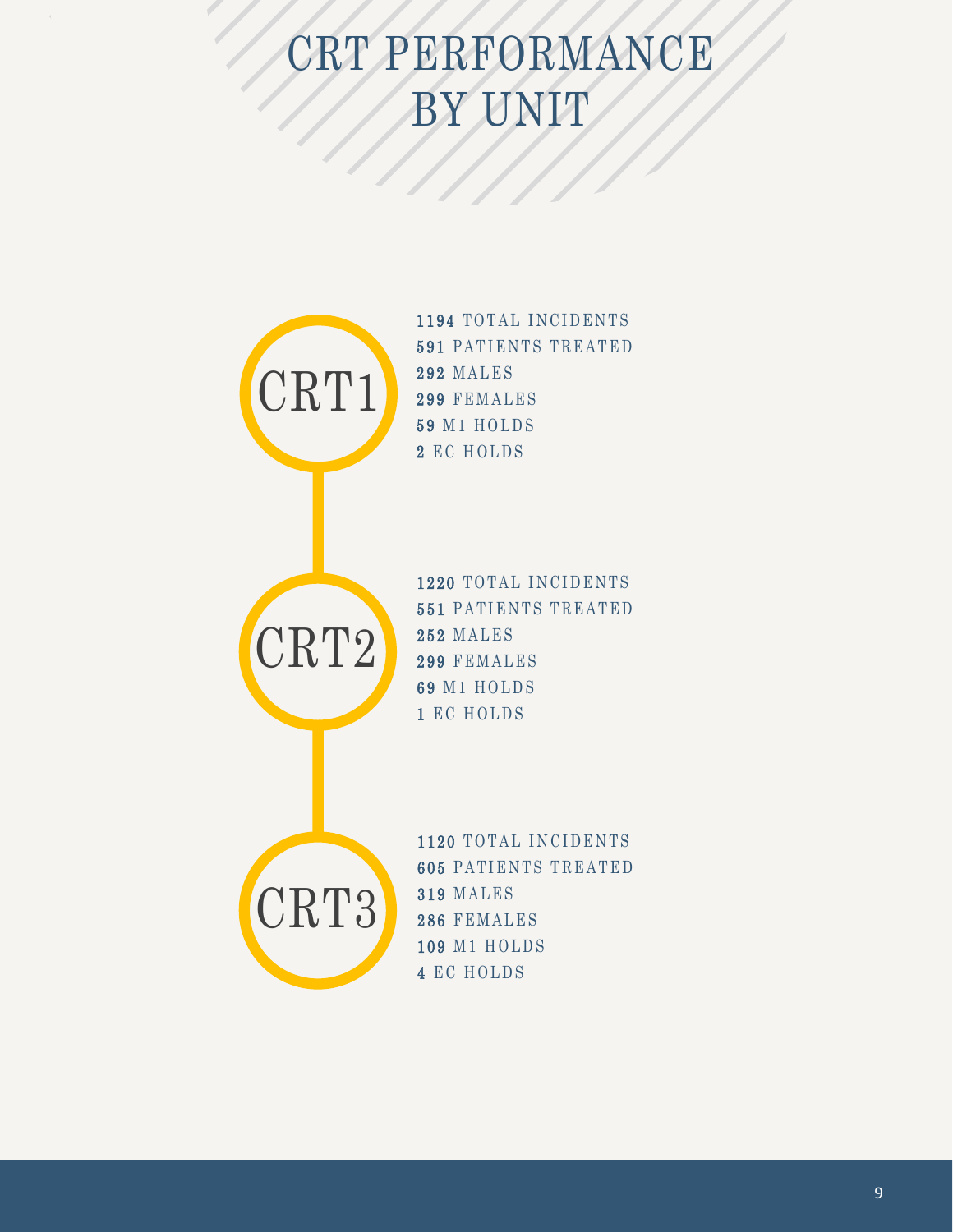



#### INSURANCES

| Medicaid | $55\%$ | Veterans' Administration 6% |        |
|----------|--------|-----------------------------|--------|
| Medicare | $14\%$ | Other Insurers              | $17\%$ |
| Tricare  | $7\%$  | $U_n$ known                 | $1\%$  |

 *\*Statistics limited to individuals tested and not for patients treated*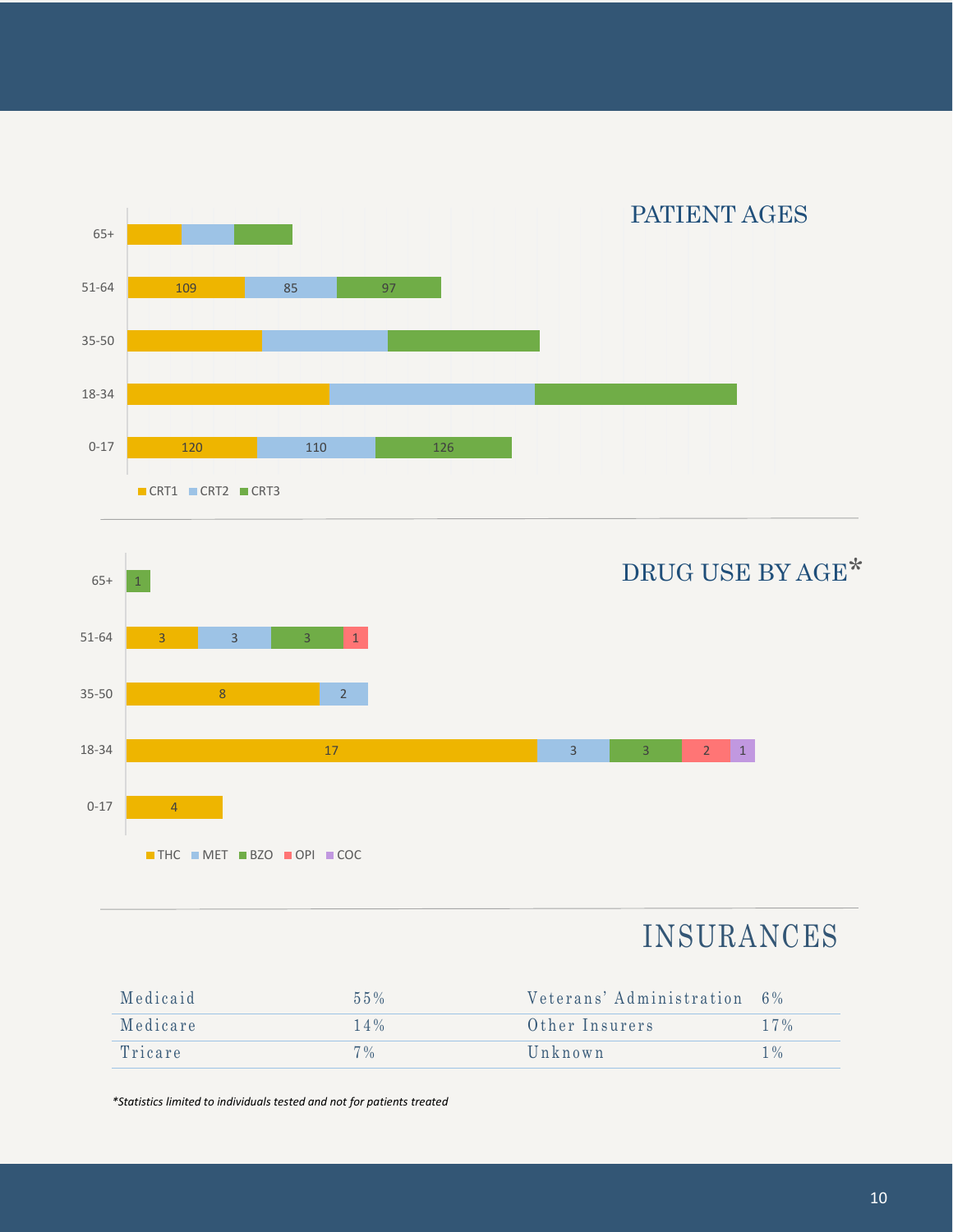## 2019 CRT DISPOSITIONS



UCHealth 9.3% | Centura: 6.8%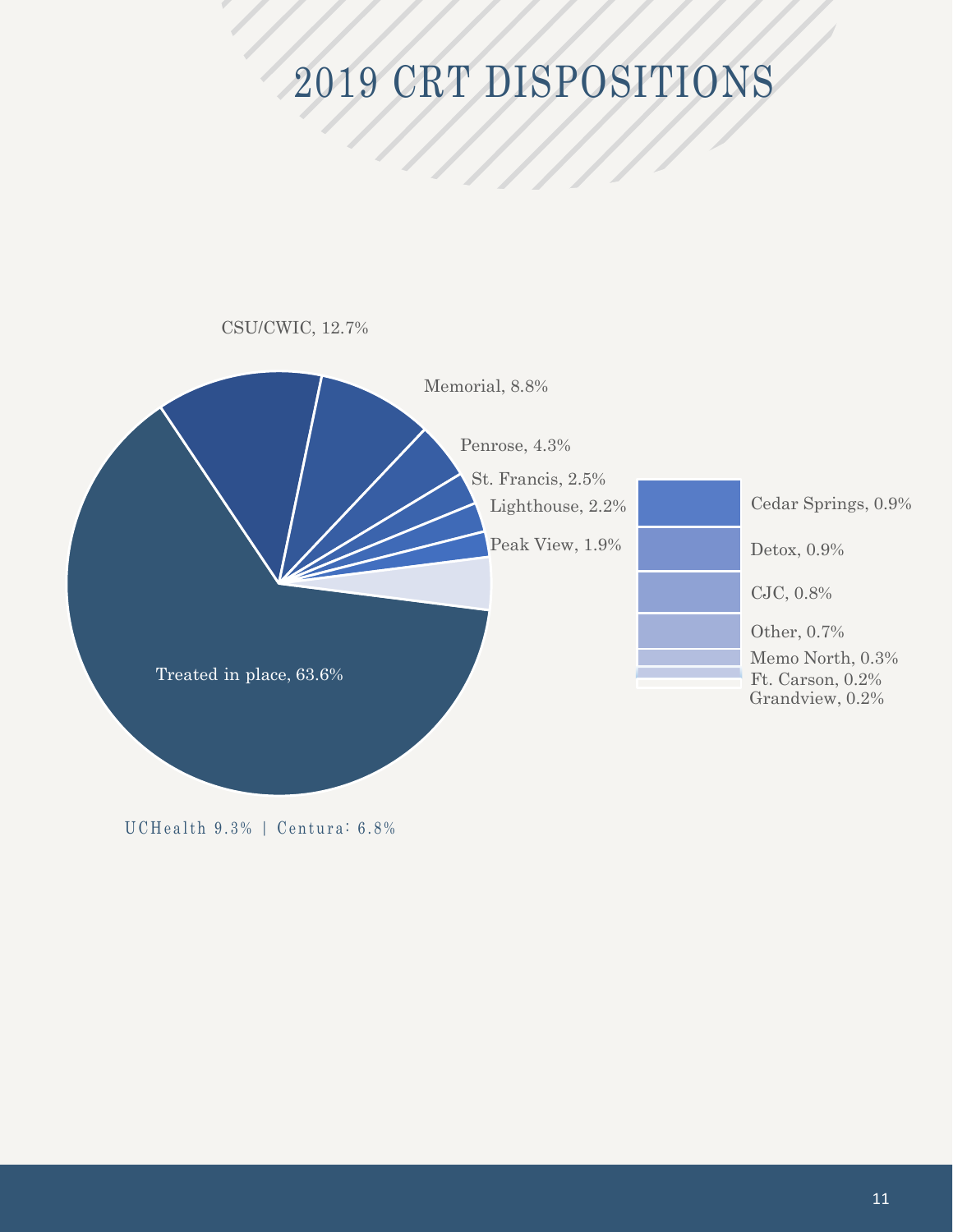#### AGING IN PLACE PROGRAM (APP)

APP began as a micro pilot in early 2019, and moved to full pilot status with funding from the NextFifty in July of 2019. Since its inception, APP has received over 61 referrals and continues to receive referrals from the designated fire stations. Through a detailed assessment, every member has an intervention plan and a navigator assigned to assist in reaching his/her long-term goals. Additionally, the APP convenes a monthly meeting to discuss members with various community partners who may provide unique services or support.

The APP program provides a self-sufficiency matrix, which enables the APP team to assess the member's degree of self-sufficiency. After the assessment, an intervention plan is developed to target medical, behavioral, substance abuse or other risky behaviors, as well as addressing any dangerous or counterproductive behaviors that may derail a member'simprovement.

The APP program started out strong with 6 out of every 10 prospective members consenting to intervention services and a retention rate of 71% after consent. Building on this success, we will be expanding the pilot from the original 8 stations to include all of the Colorado Springs fire stations, thereby increasing referrals and assistance.

#### Metrics Tracked:

- 60 referrals in 2019
- 37 consented
- 30% of members showed improvement on the self-sufficiency matrix
- 12 member have passed away
- 4 members have been placed in facilities either temporarily or permanently
- Increased community participation and collaboration for CPH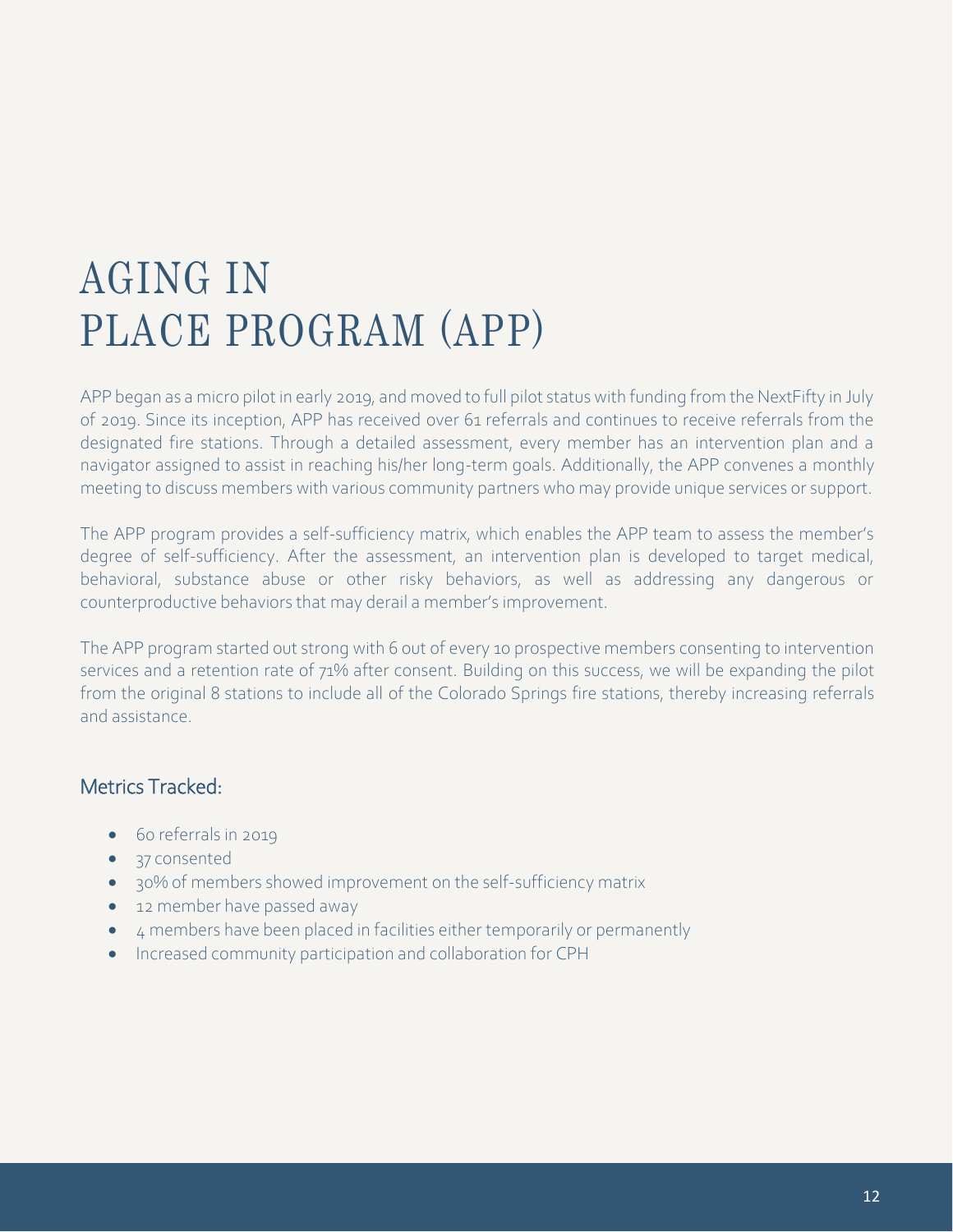### APP DEMOGRAPHICS



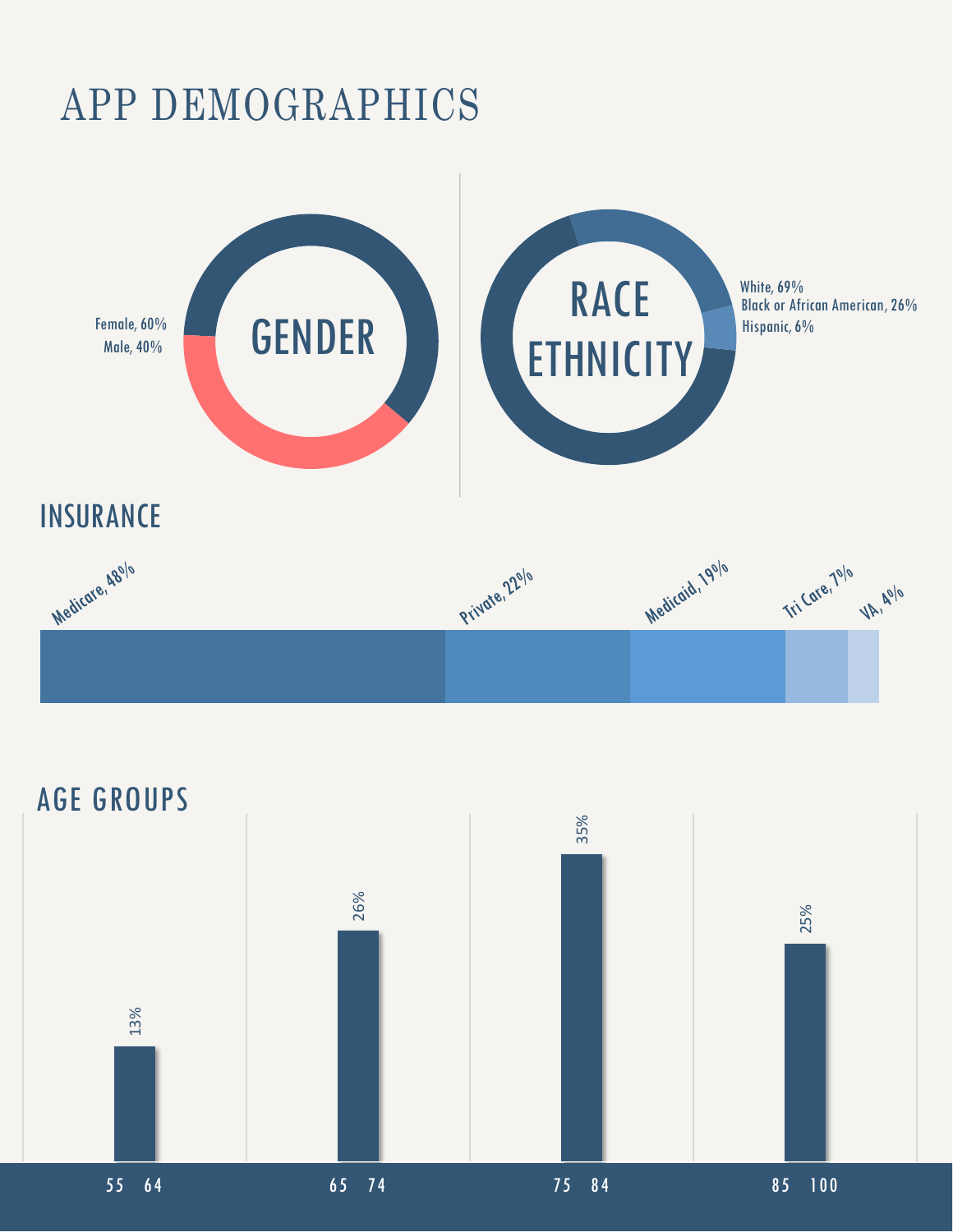### APP IN ACTION

In the Community and Public Health Division, it is our mission to improve the quality of life and the safety of our elderly population. While each individual's history and circumstance is unique, we strive to provide navigation with the utmost respect, compassion, and dignity.

The challenges our members face are unique and require exceptional navigation. APP strives to provide the medical, behavioral and social components necessary for our elderly population to successfully age in place. However, some members cannot thrive in their own household due to chronic conditions, social isolation and rapid health deterioration. In cases such as these, Aging in Place is dynamic and may require the member to age in place in a setting other than at home.

Such is the case for a member who was frequently calling on 9-1-1 for lift assists, as well as assistance with self-catheterizations and wheelchair assistance. As a direct consequence of these challenges, the member was unable to properly bathe, clean his home, or maintain adequate hygiene. Nonetheless, Our APP staff was able to bring together multiple community agencies to provide social, medical and in-home support services to preserve the member in his home. A self-sufficiency assessment demonstrated significant improvements, however, due to multiple failed neuropsychological assessments it became abundantly clear that perhaps independent living was no longer a safe option. After careful consideration, the family decided to admit the member to a long-term care facility where he would no longer be at risk and allow him to age in place safely. Currently, the member is receiving exceptional care, while improving his quality of life and overall satisfaction.

 Conversely, there are those members who against all odds are able to safely age and thrive in their own home. In 2019, one of our members was suffering from chronic back pain, chronic headaches, partial thyroidectomy, peripheral neuropathy, and multiple falls. Her ailments had stopped her from being able to drive, as well as walk for longer periods of time or be self-sufficient. During APP involvement, the member was encouraged to continue with her physical therapy, as well as coordinating appointments with her primary care provider. During her navigation, the patient experienced an accidental fall and was admitted to the ED. The APP navigator and the member created a safety plan and best practices to reduce the potential of another fall. The APP navigators provided emotional support during a very difficult moment in her life as her sister was placed in a long-term facility due to advanced dementia. Soon thereafter, the navigator advocated for the member after a house fire engulfed her neighbor's home and damaged her own home. Throughout these difficult and challenging times, the APP program has ensured that the member feels supported, cared for, and most importantly, that she remains able to thrive and live in her own precious home. The APP program is still navigating the member and a self-sufficiency assessment has shown improvement.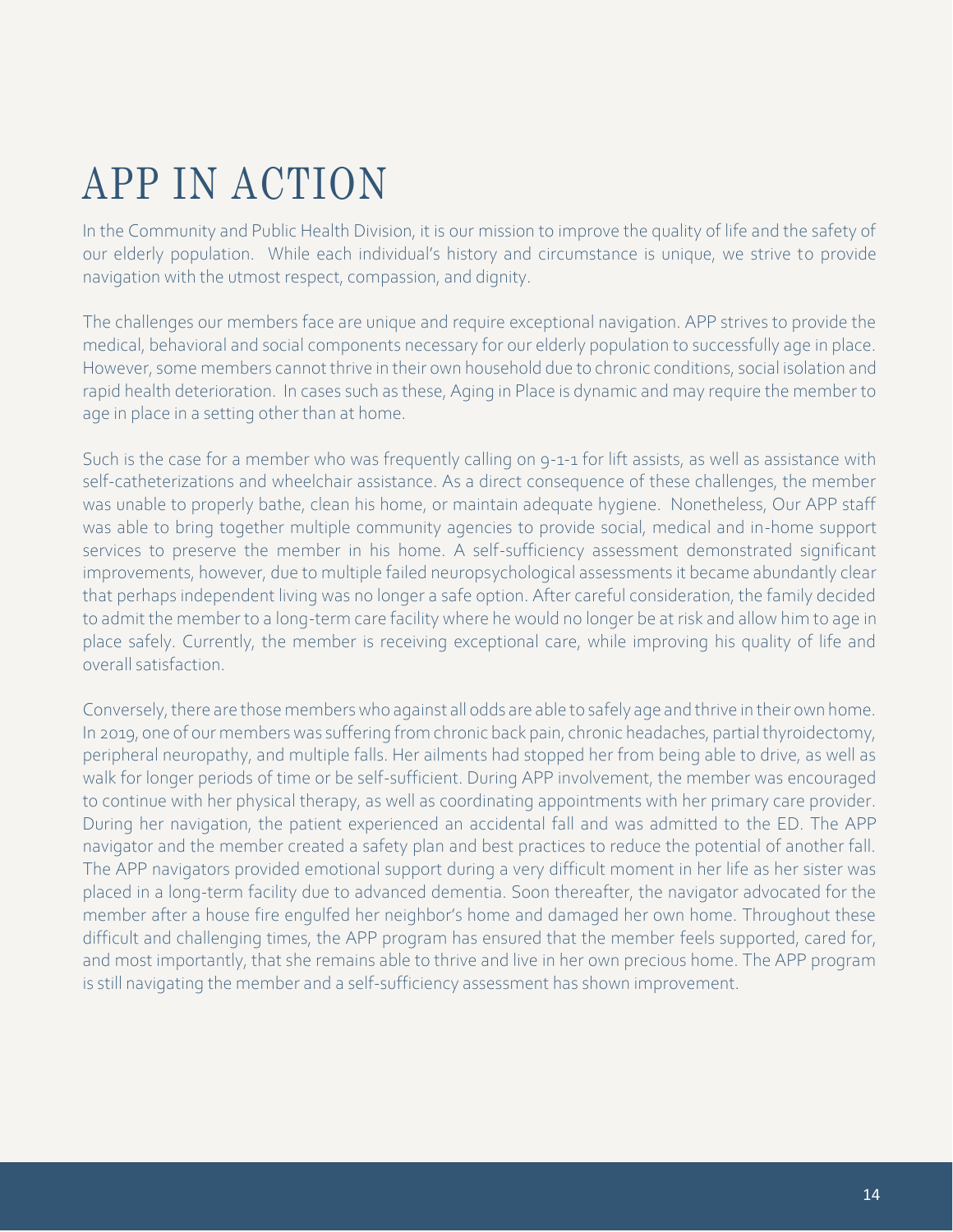### HOMELESS OUTREACH PILOT

In August 2019, CPH launched a limited pilot of our Homeless Outreach Program (HOP), providing targeted, intensive outreach to high needs utilizers in the downtown Colorado Springs area. HOP operates through a collaboration with CARES, CSPD Downtown Area Response Team (DART), CSPD Homeless Outreach Team (HOT), the City of Colorado Springs Homelessness Prevention & Response Coordinator, Homeward Pikes Peak, The Place, and Coordinated Entry through Pikes Peak Community Health Partnership.

HOP conducts intensive outreach work with individuals experiencing homelessness who exhibit high-acuity behaviors in downtown Colorado Springs. Through rapport building, needs identification, and medical and behavioral health navigation, with the addition of housing assessment solicitation/completion and behavior modification, HOP is designed to increase access to healthcare and improve quality of life for targeted individuals. CPH will be expanding HOP to full program status in 2020.

#### Metrics Tracked

- 1154 Total Encounters
- 145 encounters with High Need Utilizers
- 607 Administrative interactions for HOP
- 8 individuals did not receive any citations in the second trimester
- 4 individuals were housed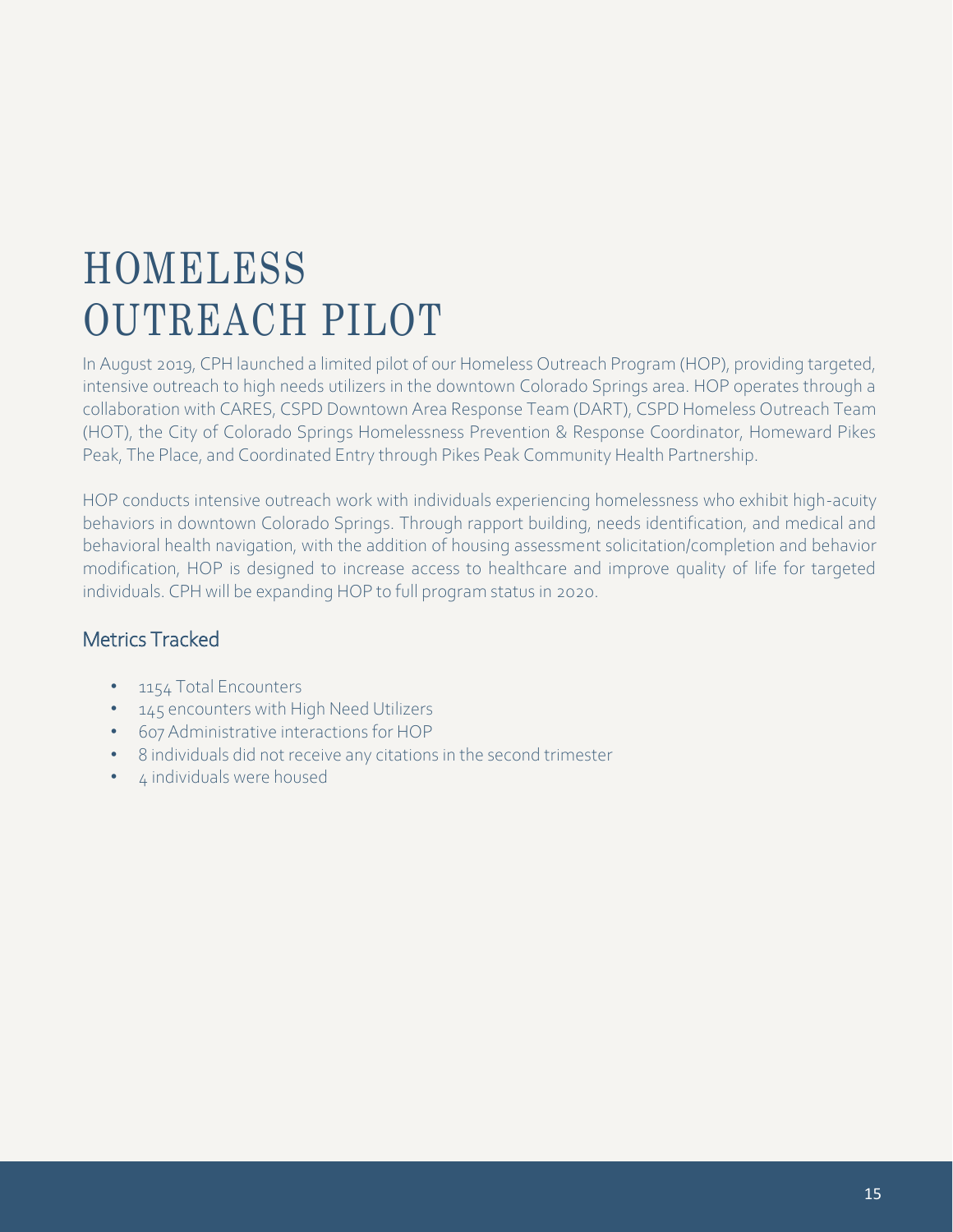